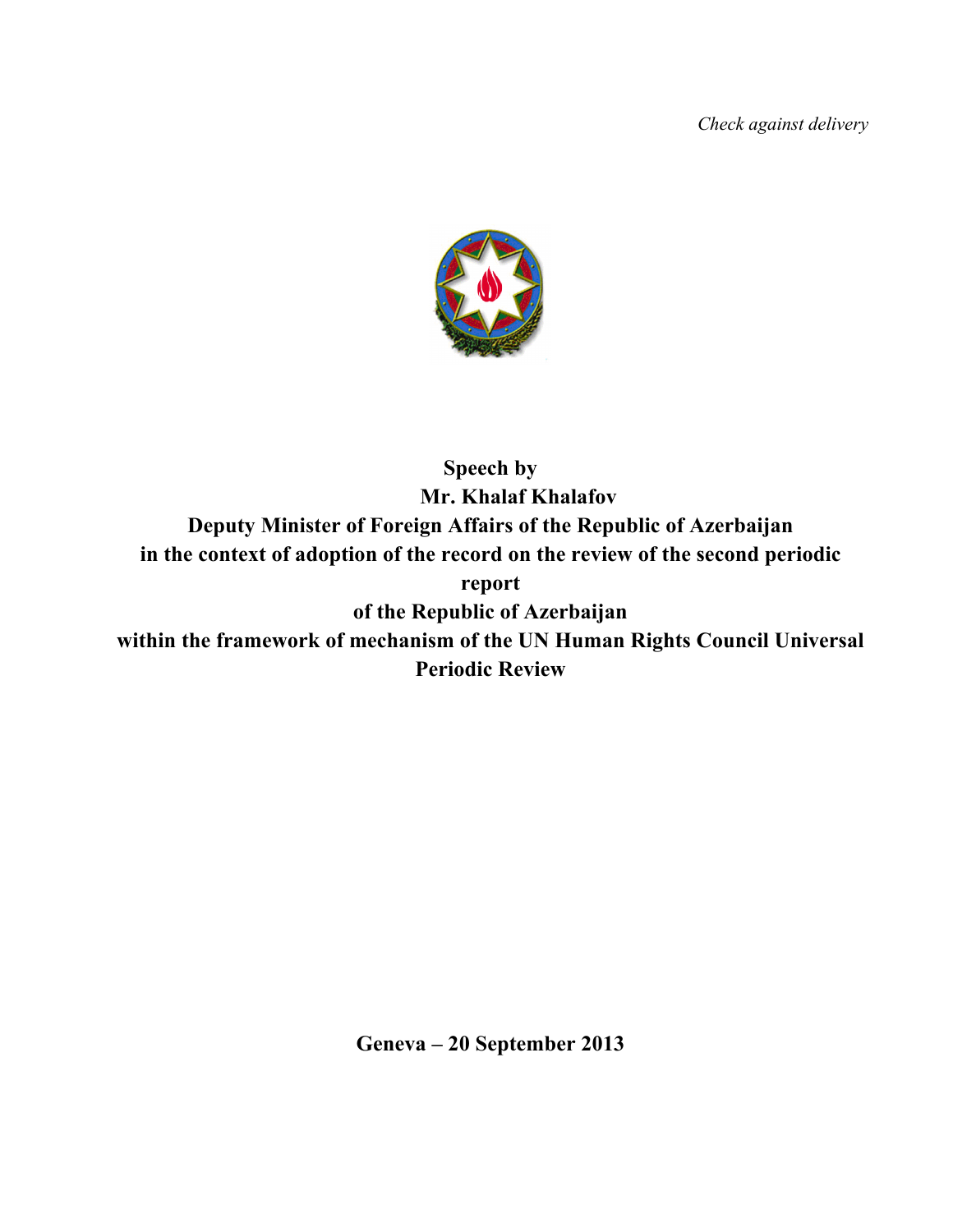Dear Mr. President,

Distinguished members of the Council,

Ladies and Gentlemen,

The delegation of the Republic of Azerbaijan sincerely greets and expresses its gratitude to all the members of the Human Rights Council, as well as state-observers for their constructive participation in the review of the second periodic report of Azerbaijan within the framework of universal periodic review. The present review allows us to once again consider and analyze actions taken since 2009 on the encouragement and protection of human rights and fundamental freedoms, our achievements, and the existing problems in this sphere as well.

Within the framework of the present review 162 recommendations have been submitted in total, 158 of which have been fully or partially adopted by the Government of Azerbaijan. We have already implemented certain part of these recommendations. Some of them are at the stage of realization. The implementation of adequate measures with regard to the other remaining recommendations has been provided for.

The realization of adopted recommendations will serve the enrichment of practice and normative legal base of protection of human rights and fundamental freedoms. The implementation of present recommendations will be under the state control.

Distinguished Mr. President,

The growth of economic indicators over the last 10 years shows the sustainability and stability of the development in the country. As a result of this development, social guarantees by the state for various strata of the society, reforms in state governance and strengthening of civil society create more favorable conditions for encouragement and observance of human rights, as well as democratic freedoms. Four years running, the World Economic Forum ranks Azerbaijan as a state with the most competitive economy in the post-Soviet area. Today, the Azerbaijani economy ranks 46 in the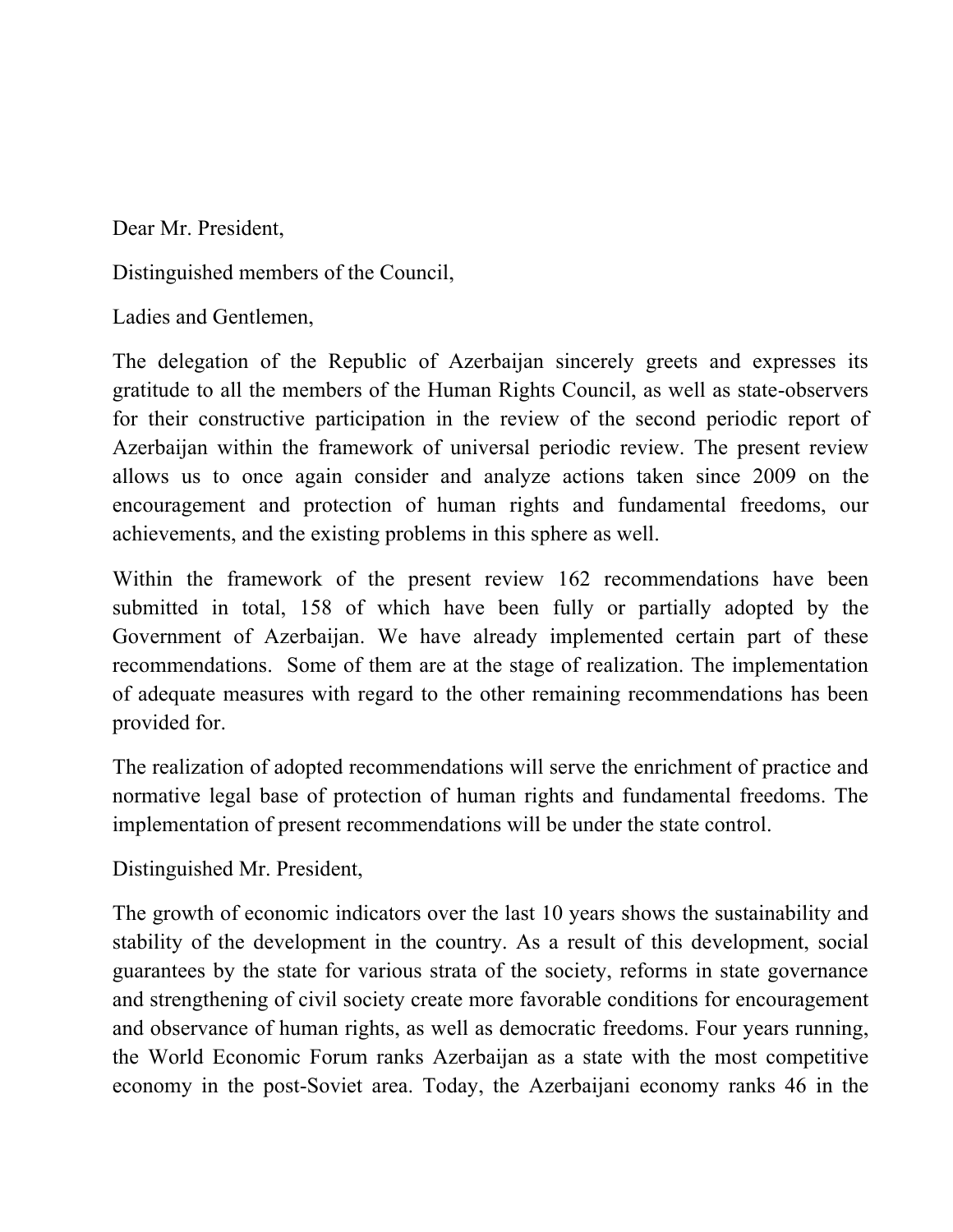world according to the level of competitiveness. The poverty rate decreased from 50% to 6% for the last 10 years. The gross domestic product increased by 3.1% in the first quarter of the current year. The diversification of economy is the main priority of Azerbaijan and the growth rate in the non-oil sector consisted 11.4 % in the first quarter of the current year. The inflation rate was 1.1% last year.

The State Programs on socio-economic development of the regions of Azerbaijan, adopted accordingly in 2004 and 2009, played a great role in the development of our country. At present, the second State Program on the development of regions is successfully being carried out. As a result of the implementation of the given Program, more than one million one hundred thousand workplaces were created in the country, 30 thousand of which were opened in the first quarter of the current year. The main part of the workplaces was created in the non-oil and agricultural spheres.

More than 35 000 new enterprises were opened in Azerbaijan over the last 7 years. More than 77% new workplaces were created in the regions, and more than 20%- in the regions that are densely populated by national minorities.

The provision of access to medical services for the population is one of the main priority spheres of government activities and essential measures are taken in this direction. Approximately 500 health-care institutions of the republic, 70% of which is located in the rural area, were equipped with new medical devices and fully upgraded for the last 10 years. The repair and construction work was carried out in those institutions as well.

17 health-care facilities were constructed in the rural area of the republic in compliance with the treaty concluded between the World Bank and the Government of the Republic of Azerbaijan.

The improvement of the quality of medical services provided to mothers and children is one of the priority directions of the social-oriented policy of the state. With the direct support of the state authority, considerable measures were implemented in that sphere over the last years. In this regard, "The Program of measures on maternal and child health protection", provided for the realization in 2006-2010, became an important step in the direction of intensification of the work in this sphere. The purpose of the program is the promotion of maternal and child health, the protection of the reproductive health of the population, the creation of necessary conditions for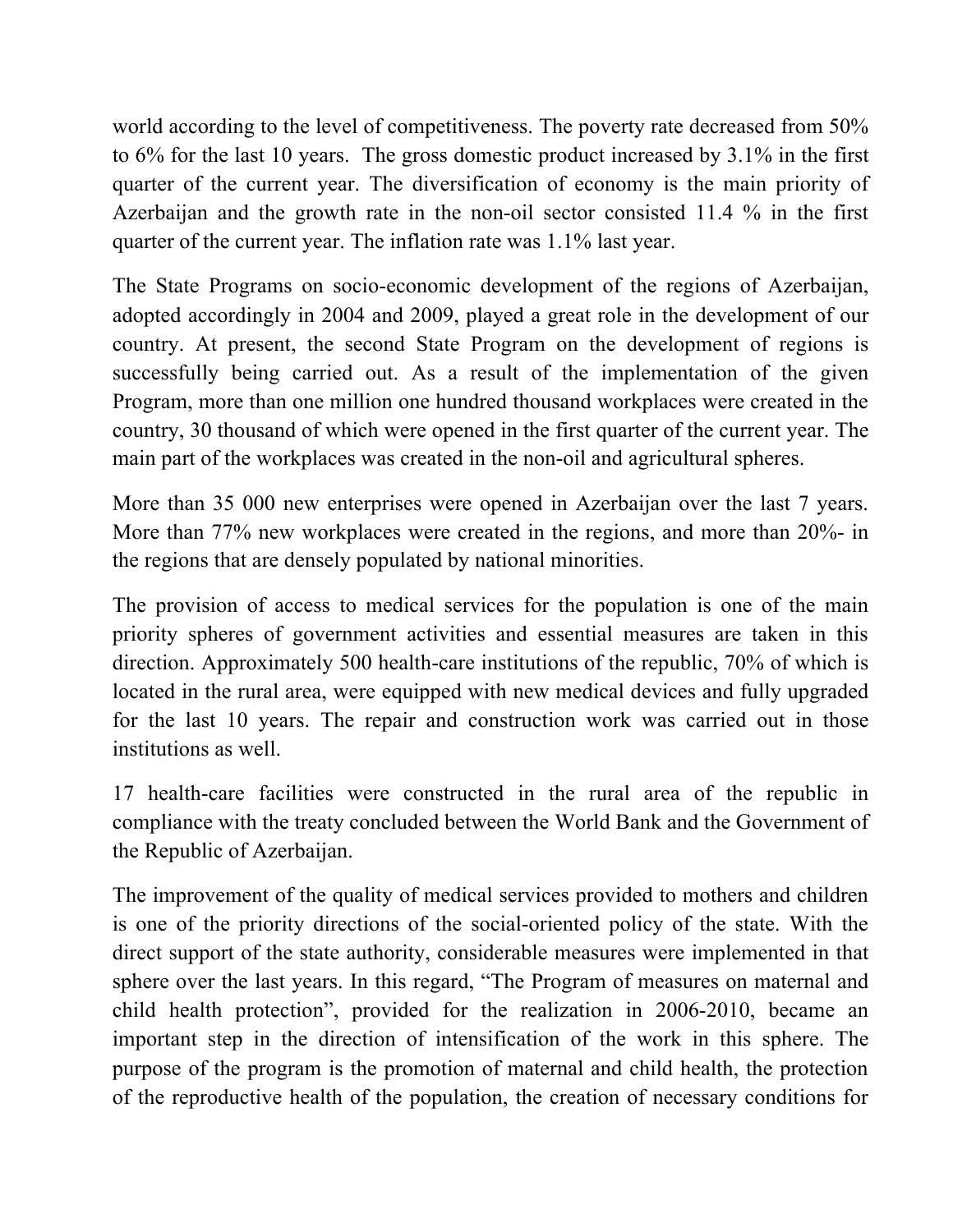the birth of healthy children, the reduction of disease, maternal and infant mortality. Within the framework of this program, seven prenatal centers were established which equipped with enabling technologies, modern medical devices, qualitative medical products and measures were taken for regular improvement of skills of health care professionals both in the country and abroad, clinical protocols were prepared in the sphere of maternal and child health protection. The implemented measures, in their turn, improved the quality of medical services provided to pregnant women and children.

The projects on the establishment of infrastructure of educational institutions in accordance with modern standards were carried out in the Republic of Azerbaijan over the last 10 years. Nearly 2000 school buildings were constructed or fully overhauled, and provided with modern equipment. It makes up about 50% of total number of schools in Azerbaijan. Investment projects on the provision of educational system with the means of information and communication technologies and application of online education are also implemented in the sphere of education.

## Distinguished Mr. President,

In October of the current year, presidential elections will be held in Azerbaijan that plays an important role in the socio-political life of our country. The government takes all necessary measures to ensure active and passive voting rights of citizens. The lists of about 5 million electors have been placed on the web site of the Central Election Commission (CEC). The electors have opportunity to check the existence of their names in the list by means of the search system of the web site, and in case of any inaccuracy, to contact the CEC using "on-line" application or by telephone using the hot line. The templates will be prepared covering all the information indicated on the ballot and on the basis of the Braille alphabet for visually impaired and partially sighted electors. Mobile ramps are set at relevant polling stations for citizens with limited physical abilities and using wheelchairs.

There are seminars and trainings on the election topics held in the partnership with the Venice Commission of the Council of Europe. The project on organizing of trainings regarding the all-electronic procedures will be implemented during September and include more than 32000 members of inferior election commissions.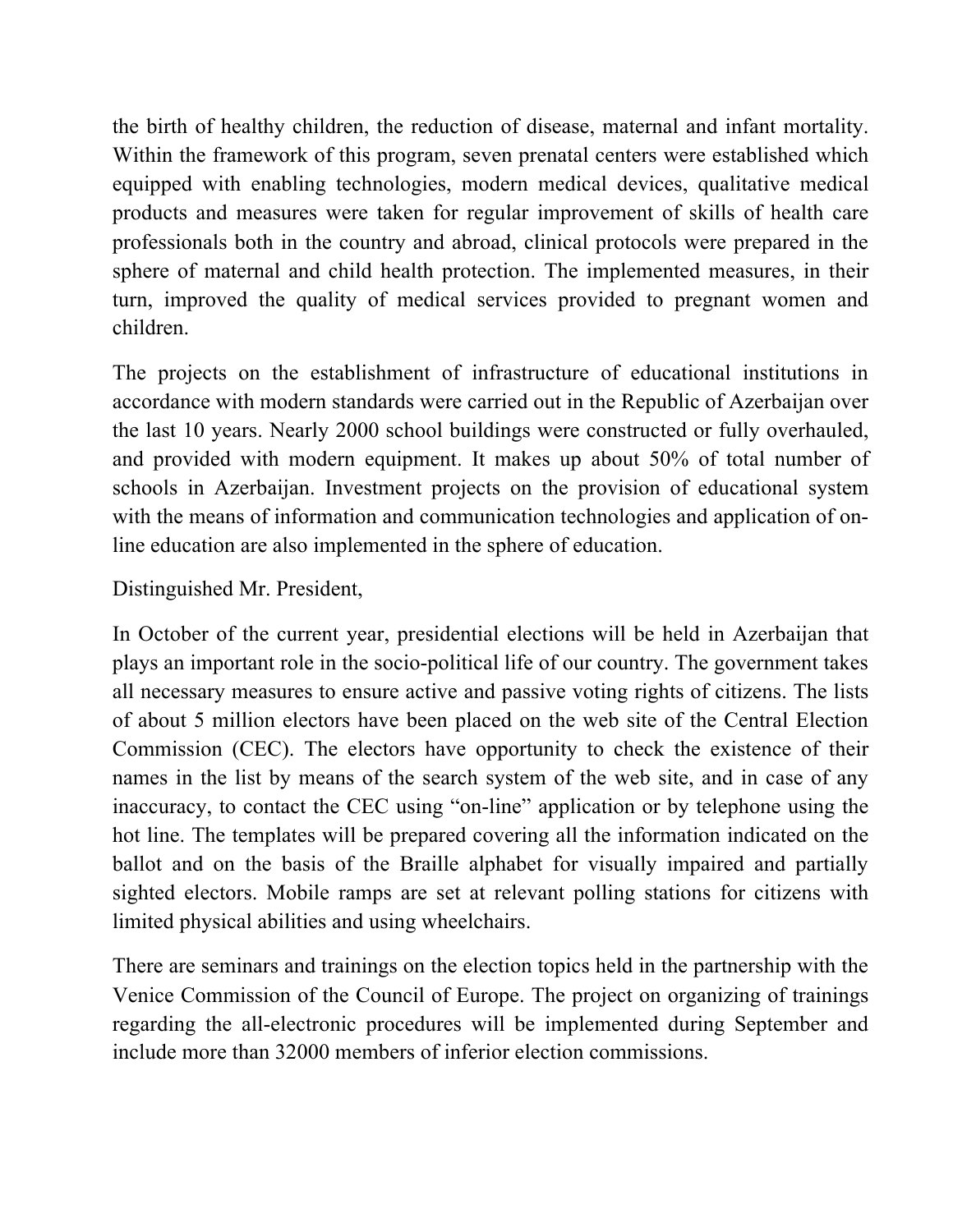The participation of the local and foreign observers as well as the international mass media representatives will be ensured in the course of elections. The web-cameras will be installed in the polling stations.

So far, 10 people are registered as presidential candidates. All the candidates have been provided with free airtime on the Public Television and opportunities for publications. Also meeting places were allocated and other appropriate conditions were created for them.

With regard to the remarks of the Venice Commission of the Council of Europe in 2008, amendments were made to the Law of the Republic of Azerbaijan "On the Freedom of Assembly". Taking into account the additions and amendments were made, in its final resolution the Venice Commission considered the Law on the Freedom of Assembly fully corresponding to the European standards.

According to the Law on the Freedom of Assembly the executive power of the each city as well as the districts of Baku city allocated appropriate places to hold meetings. These places are located in the central parts of the districts.

The visit of the special rapporteur on the issues of freedom of assembly is being planned.

Azerbaijan actively cooperates with the all special procedure mandate-holders of the UN. In April 2013 we sent standing invitations to the special procedure mandateholders. Along with the Special Rapporteur on the rights to freedom of peaceful assembly and of association, we are planning and coordinating the dates of visits of the Special Rapporteur on Violence against Women as well as Working Group on Arbitrary Detention to Azerbaijan.

Distinguished Mr. President,

The information on the implementation of the recommendations addressed to us, or on the recommendations that are being realized at the moment, anyhow is reflected both on the second periodic national report and the additional document which has been handed out today. At the same time, I would like to touch upon and specifically emphasize some issues reflected in the recommendations: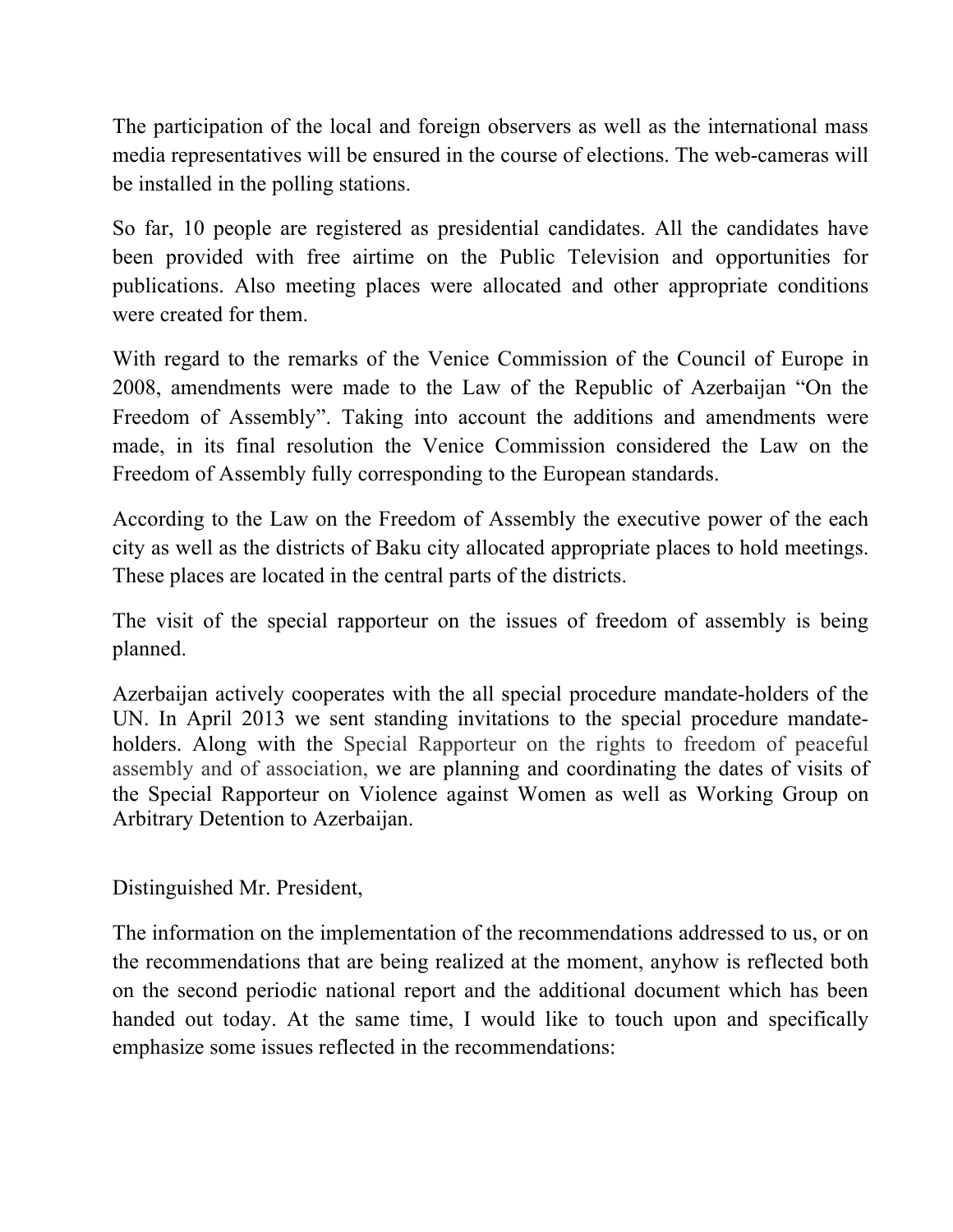With regard to the recommendation on the encouragement and protection of women rights and elimination of domestic violence:

The law "On the suppression of domestic violence" was adopted in 2010. On the bases of this law amendments and modifications were made to the Family Code, also 18 years was determined as the age qualification of for marriage. The amendments made in 2011 to the Family Code forbade the early and forced marriage, toughened the punishment for these infringements. Also, in 2010 the Republic of Azerbaijan acceded to the International Labour Organization "Convention concerning the equal opportunities and equal treatment for men and women workers: workers with the family responsibilities" and "Convention 183 concerning the revision of the Maternity Protection Convention (revised), 1952".

Moreover, starting from 2011, State Committee for Family, Women and Children Affairs together with the UNICEF implements "the social communication and behavioral change" program in order to prevent the early marriages and isolation of girls from education process in the southern regions of the country where these cases occur more often.

As a result of the preventive measures undertaken in the southern regions of the country during the implementation of the project cases of early marriages were not registered. At the same time, by the Law adopted on November 15, 2011, new sanctions for the enforcement of minors to marriage were envisaged in the Criminal Code.

Fight against the corruption and its eradication are the main guaranties of ensuring human rights and fundamental freedoms. In this regard, and in response to the recommendations on the strengthening of fight against corruption, I would like to note that our Government attaches great importance to the international cooperation in the sphere of fighting against corruption. Azerbaijan actively participates in the work of the International Association of Anti-Corruption Authorities, bringing together more than 140 states and the current vice-president of which is the Minister of Justice of our Republic. Also, by acceding to the Charter of the International Anti-corruption Academy, our state became the full member of this organization. At the same time, by the Law adopted on February 1, 2013, our country acceded to the Additional Protocol to the Criminal Law Convention on Corruption.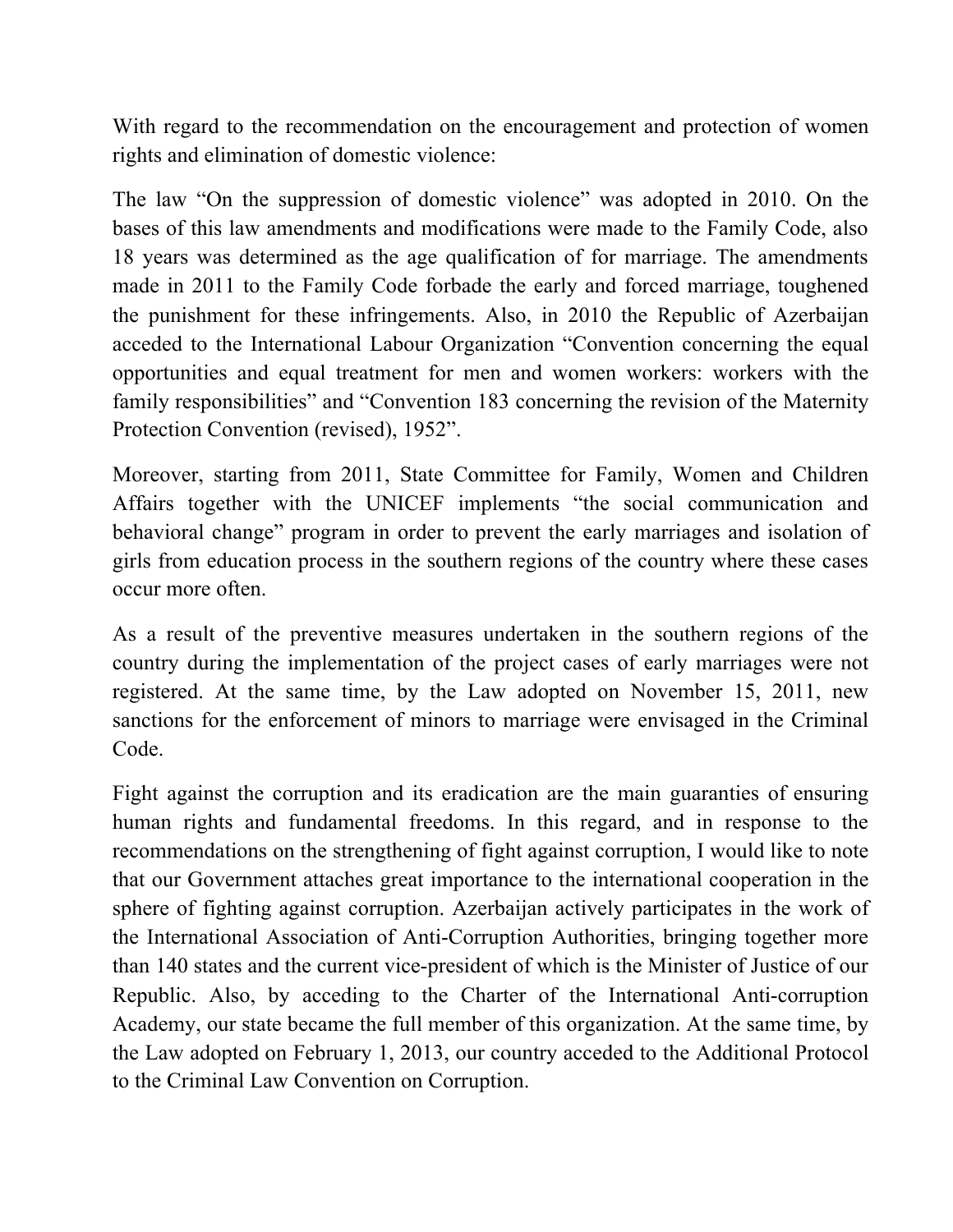Within the framework of review, held on April 30, 2013, we submitted sufficiently extensive information on the State Agency of civil services and social innovations (ASAN) under the President of the Republic of Azerbaijan, created with the purpose to fight corruption and to provide more qualitative and convenient services by the state bodies. Today, in addition to the above mentioned, I would like to note that, according to the Decrees of the Head of the State dated March 18 and April 17, 2013 the number of staff of this agency was increased from 120 to 260 and a range of wide functional services provided by the service centers of "ASAN" was determined. Besides, starting from 2012 the process of establishment of the "ASAN" service centers in different regions of Azerbaijan is being continued.

With regard to the recommendations addressed to us on the abolishment of the criminal responsibility for defamation, I would like to bring to your attention the next information:

Starting from 2009, during the review of the criminal cases by the courts of the Republic of Azerbaijan vis-a-vis the article 147 (defamation) and article 148 (insult) of the Criminal Code, the punishment by way of deprivation of liberty has not been enforced. However, it needs to be noted that, analysis of the criminal legislation of the Member States of the Council of Europe, including the legislation of the states which submitted us their recommendations, as well as the related information prepared by the OSCE Representative on Freedom of the Media and published on the official website of the OSCE, show the contrary. The criminal liability for the defamation exists in these countries. "National Action program in the area of improvement of protection of human rights and freedoms in the Republic of Azerbaijan", approved by the Decree of the President of the Republic of Azerbaijan on December 27, 2011 envisages the preparation of a bill on defamation. In September 2012 we made a request to the Venice Commission of the Council of Europe to render assistance in the preparation of this bill.

As a result, in April of this year the representatives of the Venice Commission visited Baku and met with the representatives of appropriate state bodies, press services and civil society institutes and discussed the bill on defamation.

On May 22, 2013 a public debate concerning the above-mentioned bill was held in Baku with the participation of representatives of the Administration of the President of the Republic of Azerbaijan, the Parliament, the Press Council, the media and other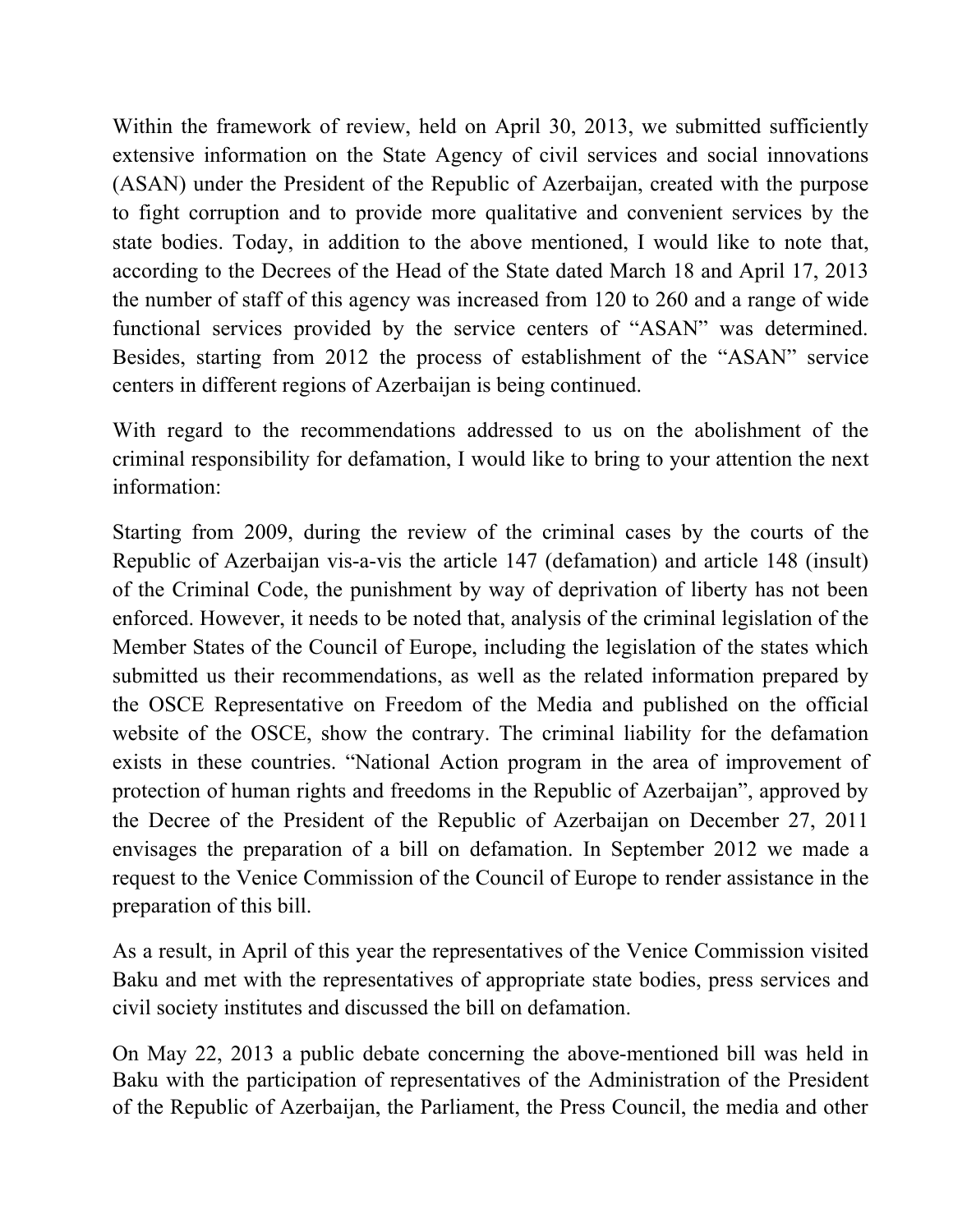interested parties. The bill, in respect to legal cases concerning defamation implies applying the case law principles of the European Court of Human Rights.

Obviously, the legal actions of the representatives of mass media and civil society do not result in any criminal prosecution. Guided by the principle of equality for all before the law, only those people who are suspected of committing a specific crime are brought to criminal responsibility, regardless of their position.

Distinguished Mr. President,

Guided by the international practices, we are constantly taking steps to improve the legislation in the sphere of non-governmental organizations in order to create necessary conditions for the development of civil society. Thus, appropriate amendments have been made to the "Law on Grants" and the "Law on Non-Governmental Organizations" in order to regulate the issues related to subsidies, as a form of financial assistance. Additionally, in order to empower NGOs, relevant bills have been developed, particularly the "Law on Public Procurements", "Law on Trade Unions" and "Law on Public Participation ". So far, the "Law on Public Participation" has been adopted by the Parliament at second reading. Also, proposals prepared on the basis of recommendations of the Venice Commission in the area of legislation on NGOs, including the registration process of NGOs, are being considered.

The "Law on Non-Governmental Organizations (public unions and foundations)" does not impose any restriction for the state registration of non-governmental organizations as legal entities.

Unlike commercial entities, non-governmental organizations can also function (operate) without a state registration.

Thus, pursuant to the "Law on State Registration and State Registry of Legal Entities", compulsory state registration is envisaged for commercial organizations, as well as representative offices and branches of foreign legal entities.

As a new stage in the development of civil society and in the direction of strengthening the foundation of its basic principles in the country, within the framework of the "Concept of state support to non-governmental organizations of the Republic of Azerbaijan" the Council on State Support to Non-Governmental Organizations under the Auspices of the President of the Republic of Azerbaijan has been established by the Decree of the Head of State dated 13 December 2007.. Establishment of the Council gave a significant impetus to the development of non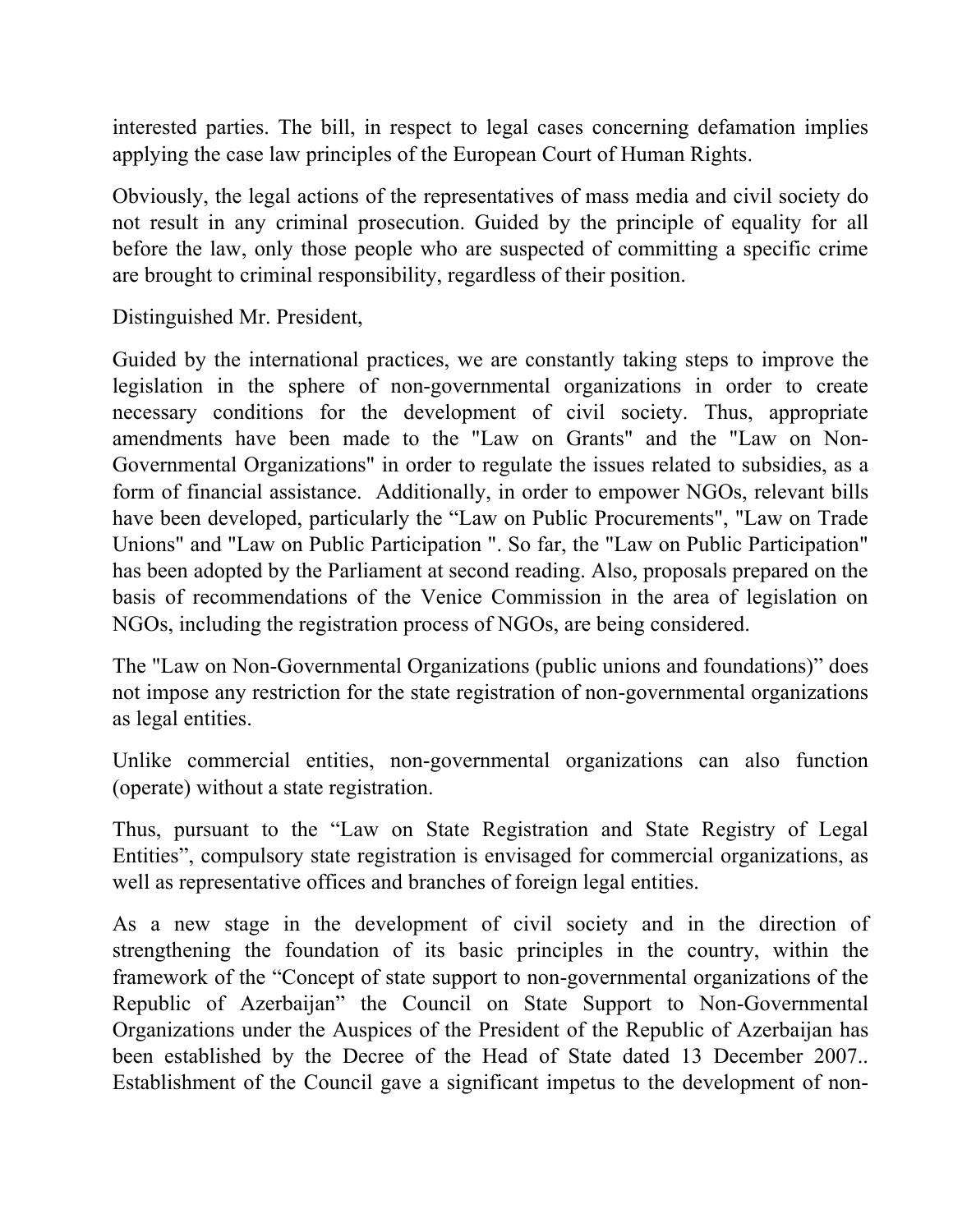governmental sector and has led to an increase in project funding of NGOs from the state budget.

In 2013, the Council received 8.2 million manat from the state budget in order to finance projects of local and foreign NGOs and 5 million manat has been allocated to Youth Fund under the President of the Republic of Azerbaijan to finance projects of non-governmental youth organizations.

As a result of state's financial assistance aiming to support NGOs and their favorable activities, the Ministry of Justice registered grant agreements totaling 40 million manat (more than 50 million U.S. dollars) in 2012.

In compliance with the law, the procedure for registration of the grant (the grant agreement) is quite simple and is for informational purposes. For this purpose, it is required to provide the Ministry of Justice witha copy of an application and related agreement confirmed by a notary.

There are no obstacles for NGOs' activities in our country and suspension of their functioning is an emergency measure.

In order to properly organize the activities of NGOs within the framework of the legislation, warnings and guidance (recommendations) made in advance by the Ministry of Justice mainly intend to notify about violations of regulation and law found in their activities that do not hold them accountable. Despite the fact that the legislation stipulates suspension of activities of non-governmental organizations after two written warnings, such rule is not practiced.

I would like to point out that all favorable conditions are being created in the Republic of Azerbaijan for the free activities of human right defenders. Their rights and freedoms are fully ensured and their activities are not subject to threats. There is a stable system of interrelations between state authorities and non-governmental organizations. Activities of the Public Committee consisting of prominent human rights defenders and its engagement, for a long time, in the public control of the penitentiary system serve as an example.

Adoption of Migration Code can be highlighted as a next step of Azerbaijan in the protection and promotion of human rights and fundamental freedoms. The Migration Code was adopted by the Parliament of the Republic of Azerbaijan on June 13, 2013 at 3rd reading and came into force on August 1, 2013. The Migration Code provides simplification of immigration procedures, including procedures on place of residence and work permit, as well as registration of foreigners and stateless persons. In